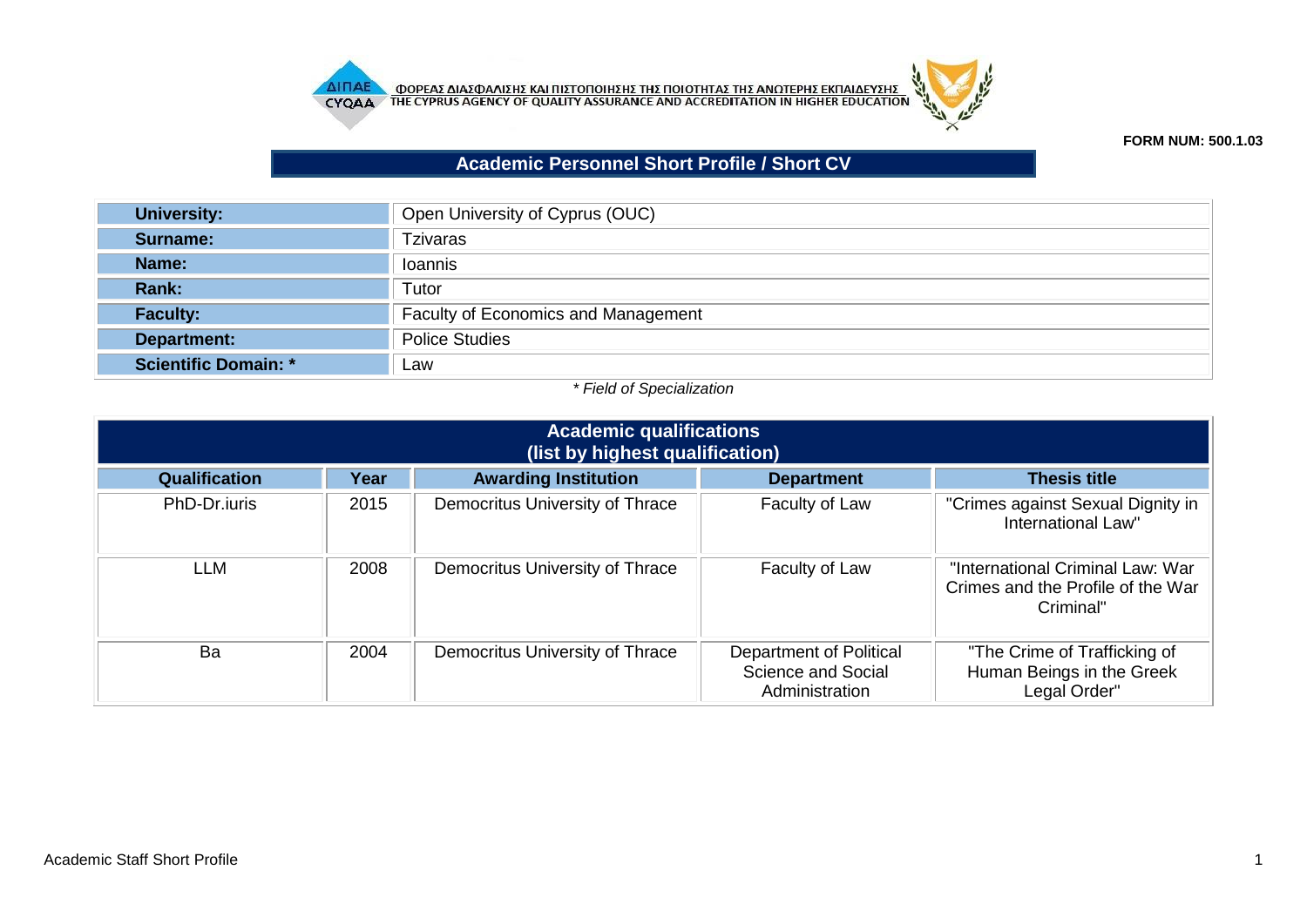| Employment history-List by the three (3) most recent |            |                                                                                                                            |                   |                                       |  |  |
|------------------------------------------------------|------------|----------------------------------------------------------------------------------------------------------------------------|-------------------|---------------------------------------|--|--|
| <b>Period of employment</b>                          |            | <b>Employer</b>                                                                                                            | <b>Location</b>   | <b>Position</b>                       |  |  |
| <b>From</b>                                          | To         |                                                                                                                            |                   |                                       |  |  |
| 14/10/2019                                           | 31/08/2019 | University of Peloponnese,<br>Department of Political<br>Science and International<br><b>Relations</b>                     | Korinthos, Greece | Post-doctoral<br>Researcher           |  |  |
| 01/11/2018                                           | 28/02/2020 | European Public Law<br>Organization-EPLO                                                                                   | Athens, Greece    | <b>Visiting Professor</b>             |  |  |
| 01/10/2018                                           | 28/02/2019 | Democritus University of<br>Thrace<br>Department of Language,<br>Literature and Civilization of<br>the Black Sea Countries | Komotini, Greece  | <b>Adjunct Assistant</b><br>Professor |  |  |

| Key refereed journal papers, monographs, books, conference publications etc. List the five (5) more recent and other<br>five (5) selected–(max total 10) |      |                                                                                    |                                                                                 |                                                                                                                                                               |        |              |  |
|----------------------------------------------------------------------------------------------------------------------------------------------------------|------|------------------------------------------------------------------------------------|---------------------------------------------------------------------------------|---------------------------------------------------------------------------------------------------------------------------------------------------------------|--------|--------------|--|
| <b>Ref. Number</b>                                                                                                                                       | Year | <b>Title</b>                                                                       | <b>Other authors</b>                                                            | <b>Journal and</b><br><b>Publisher /</b><br><b>Conference</b>                                                                                                 | Vol.   | <b>Pages</b> |  |
|                                                                                                                                                          | 2020 | Evrigenis Yearbook of<br>International and European<br>Law (EVRYIEL)               | Paraskevi Naskou-Perraki<br>(Editor), Ioannis P.<br>Tzivaras (Associate Editor) | (Athens: Ant. N.<br><b>Sakkoulas</b><br>Publishers)                                                                                                           | (2019) | 298          |  |
| $\overline{2}$                                                                                                                                           | 2019 | "Crimes against sexual dignity<br>in International Criminal Law"                   | Ioannis P. Tzivaras                                                             | (Athens: Ant. N.<br><b>Sakkoulas</b><br>Publishers)                                                                                                           |        | 300          |  |
| 3                                                                                                                                                        | 2018 | "Prosecution and Punishment<br>of Sexual Crimes in<br>International Criminal Law". | Ioannis P. Tzivaras                                                             | Dignatio Rerum<br><b>Professor Elias</b><br>Krispis. Essays of<br>Law and International<br><b>Relations in Memory</b><br>of Professor Elias<br>Krispis, edit. |        | 14           |  |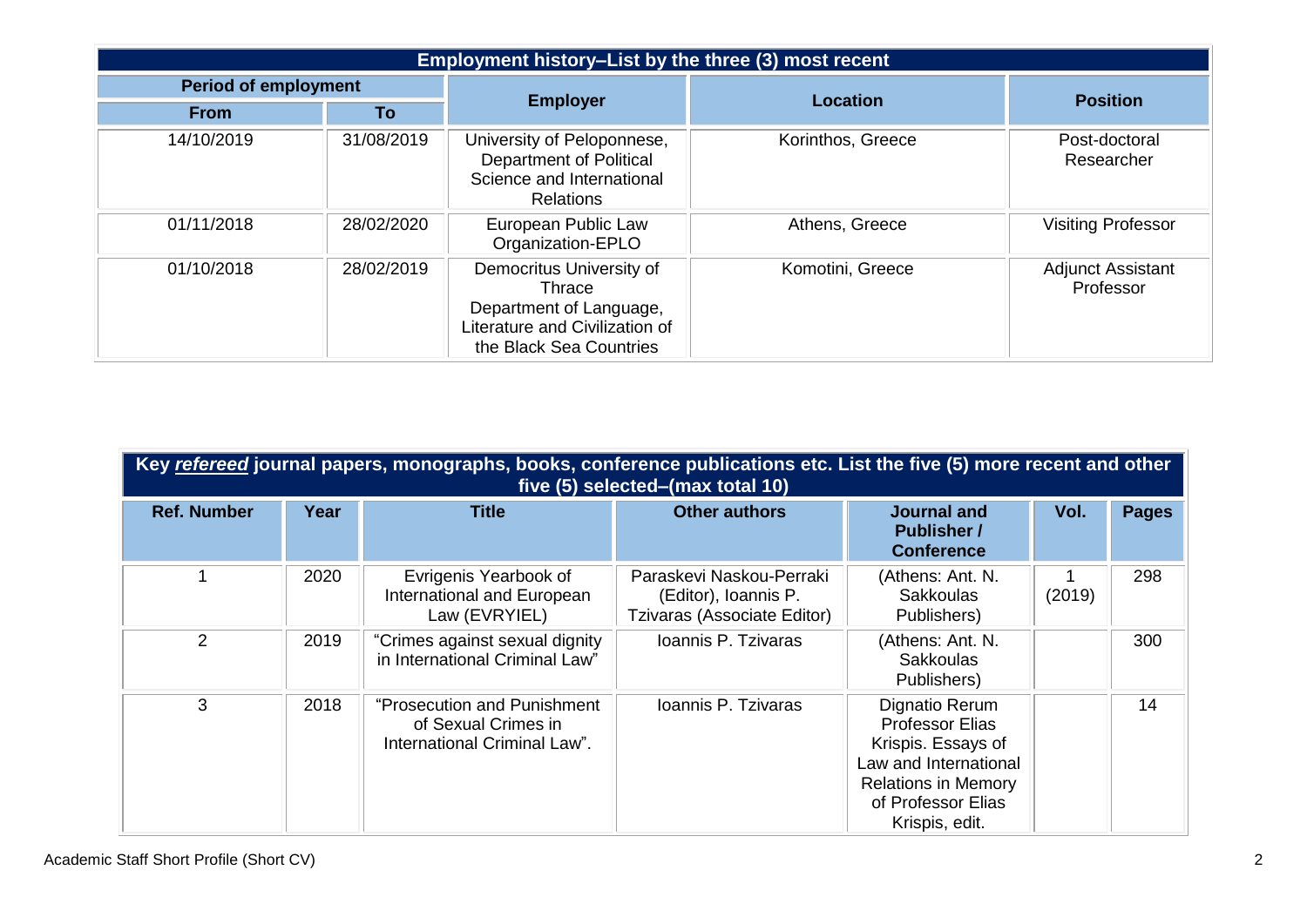|                |      |                                                                                                                |                     | Foundation of<br><b>Professor Elias</b><br>Krispis and Anastasia<br>Samara-Krispi for<br>International Legal<br>Studies. (Athens-<br>Thessaloniki:<br><b>Sakkoulas</b><br>Publishers).                                                            |         |    |
|----------------|------|----------------------------------------------------------------------------------------------------------------|---------------------|---------------------------------------------------------------------------------------------------------------------------------------------------------------------------------------------------------------------------------------------------|---------|----|
| 4              | 2018 | "The Jurisdiction of the<br><b>Coastal State over Suspected</b><br>Foreign Ships for Human<br>Trafficking".    | Ioannis P. Tzivaras | Applications of<br>International Law and<br><b>International Politics.</b><br>20 years after the<br>Entry into Force of<br>the Convention on<br>the Law of the Sea,<br>ed. Perrakis, S.,<br>Tsaltas, I.G (Athens:<br>I. Sideris<br>Publications). |         | 12 |
| 5              | 2018 | "Human Trafficking and<br>Immigrant Trafficking:<br>Thoughts on Opinion 1/2018<br>of the Greek Supreme Court". | Ioannis P. Tzivaras | Asylum, Borders and<br>Rights, ed. Naskou-<br>Perraki, P.,<br>Gaitenidis, N.,<br>Katsoulis, S. (Athens-<br>Thessaloniki:<br>Sakkoulas<br>Publications).                                                                                           |         | 12 |
| $6\phantom{1}$ | 2018 | "Sexual Violence in Wartorn<br>Ukraine: A Challenge for<br>International Criminal Justice".                    | Ioannis P. Tzivaras | The Use of Force<br>against Ukraine and<br>International Law.<br>Jus Ad Bellum, Jus in<br><b>Bello and Jus Post</b><br>Bellum,<br>edit. Sayapin, S.,<br>Tsybulenko, E.<br>(Berlin: Springer)                                                      |         | 15 |
| $\overline{7}$ | 2018 | "Aspects of Secondary<br>Victimization in International                                                        | Ioannis P. Tzivaras | Criminology<br>(Athens: Nomiki                                                                                                                                                                                                                    | $1 - 2$ | 13 |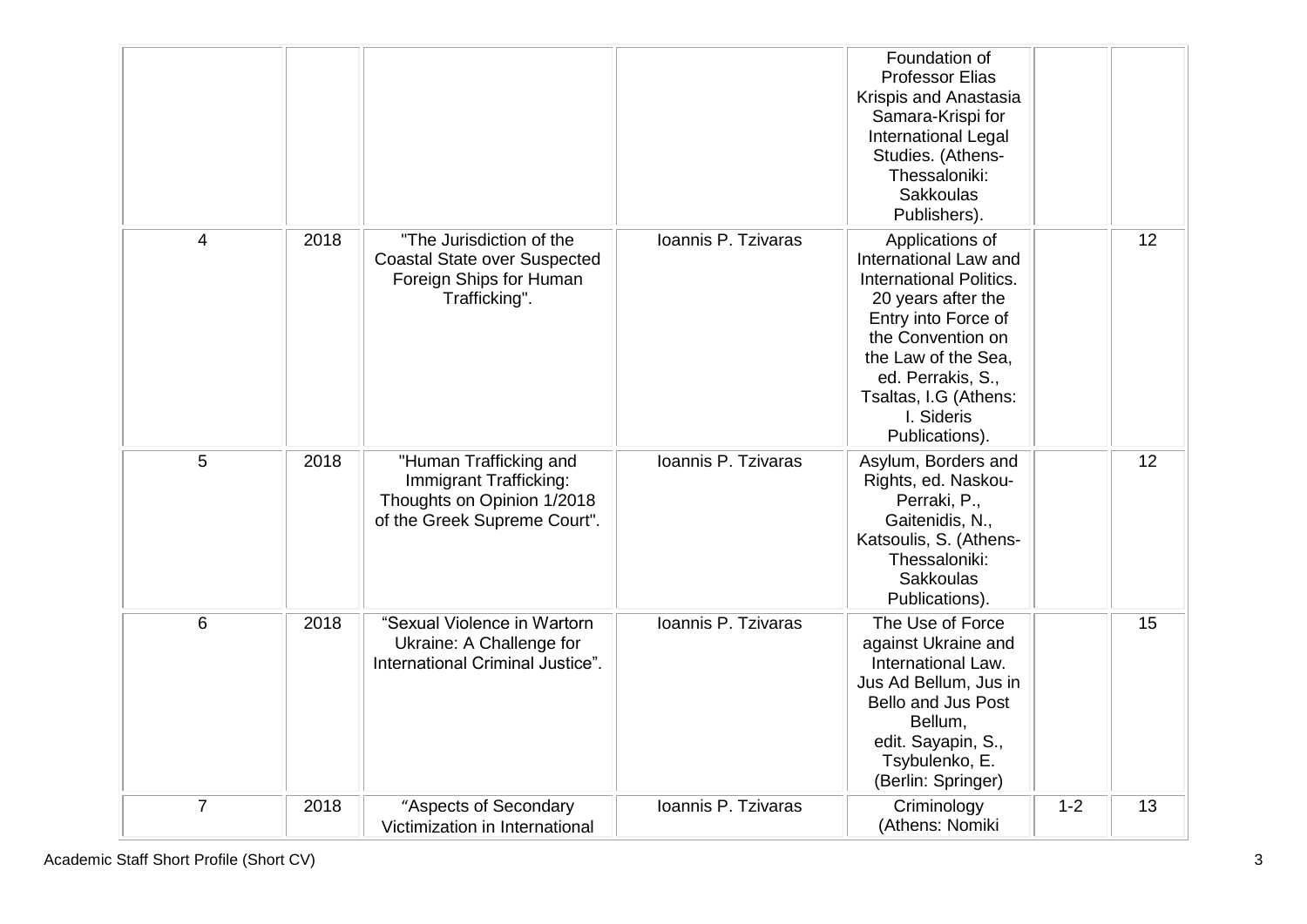|    |      | Criminal Justice: The Case of<br>Sexual Crimes."                                                                                                |                     | Vivliothiki Publishers)                                               |    |     |
|----|------|-------------------------------------------------------------------------------------------------------------------------------------------------|---------------------|-----------------------------------------------------------------------|----|-----|
| 8  | 2017 | «The Empowerment and<br>Hierarchy of International<br>Society and International<br>Justice through International<br><b>Constitutional Law."</b> | Ioannis P. Tzivaras | Constitution<br>(Athens: Ant. N.<br><b>Sakkoulas</b><br>Publishers)   | 2  | 16  |
| 9  | 2016 | "Human Trafficking in Cyprus<br>Republic".                                                                                                      | Ioannis P. Tzivaras | <b>Criminal Justice</b><br>(Athens: Nomiki<br>Vivliothiki Publishers) | 10 | 18  |
| 10 | 2010 | "Comparative Overview of<br>Greek and Cypriot<br><b>Constitutional Law"</b>                                                                     | Ioannis P. Tzivaras | (Athens-Thessaloniki:<br><b>Sakkoulas</b><br>Publishers)              |    | 200 |

|                    | Exhibitions (where applicable). List the five (5) more recent and other five (5) selected.<br>(max total 10) |                                                                                                                                                                                                                                                                            |                              |                         |                                                                                                   |  |  |  |
|--------------------|--------------------------------------------------------------------------------------------------------------|----------------------------------------------------------------------------------------------------------------------------------------------------------------------------------------------------------------------------------------------------------------------------|------------------------------|-------------------------|---------------------------------------------------------------------------------------------------|--|--|--|
| <b>Ref. Number</b> | <b>Date</b>                                                                                                  | <b>Topic</b>                                                                                                                                                                                                                                                               | <b>International / Local</b> | Location*               | <b>Role in Exhibition</b>                                                                         |  |  |  |
|                    | $05 -$<br>07/09/19                                                                                           | <b>Association of Human Rights</b><br>Institutes (AHRI) and Faculty of<br>Law, University of Potsdam,<br>Germany: Human Rights and<br>International Humanitarian Law:<br>Challenges Ahead.                                                                                 | International                | Potsdam,<br>Germany     | "Sexual Violence<br>against Men in<br><b>Armed Conflicts:</b><br>The Unseen<br>Violation".        |  |  |  |
| 2                  | $12 -$<br>13/04/19                                                                                           | Hellenic Society for International<br>Law & International Relations and<br>Department of Balkan, Slavic and<br>Eastern Studies, University of<br>Macedonia:<br>"Europe: Balkan fantasy.<br>Contemporary issues and the<br>European perspective of the<br>Western Balkans". | International                | Thessaloniki,<br>Greece | "The Western<br>Balkans and the<br>Crossroads of<br>Human Trafficking<br>for Sexual<br>Purposes". |  |  |  |
| 3                  | $16 -$                                                                                                       | Faculty of Law, Frederick University                                                                                                                                                                                                                                       | Local                        | Nicosia, Cyprus         | "The Coastal                                                                                      |  |  |  |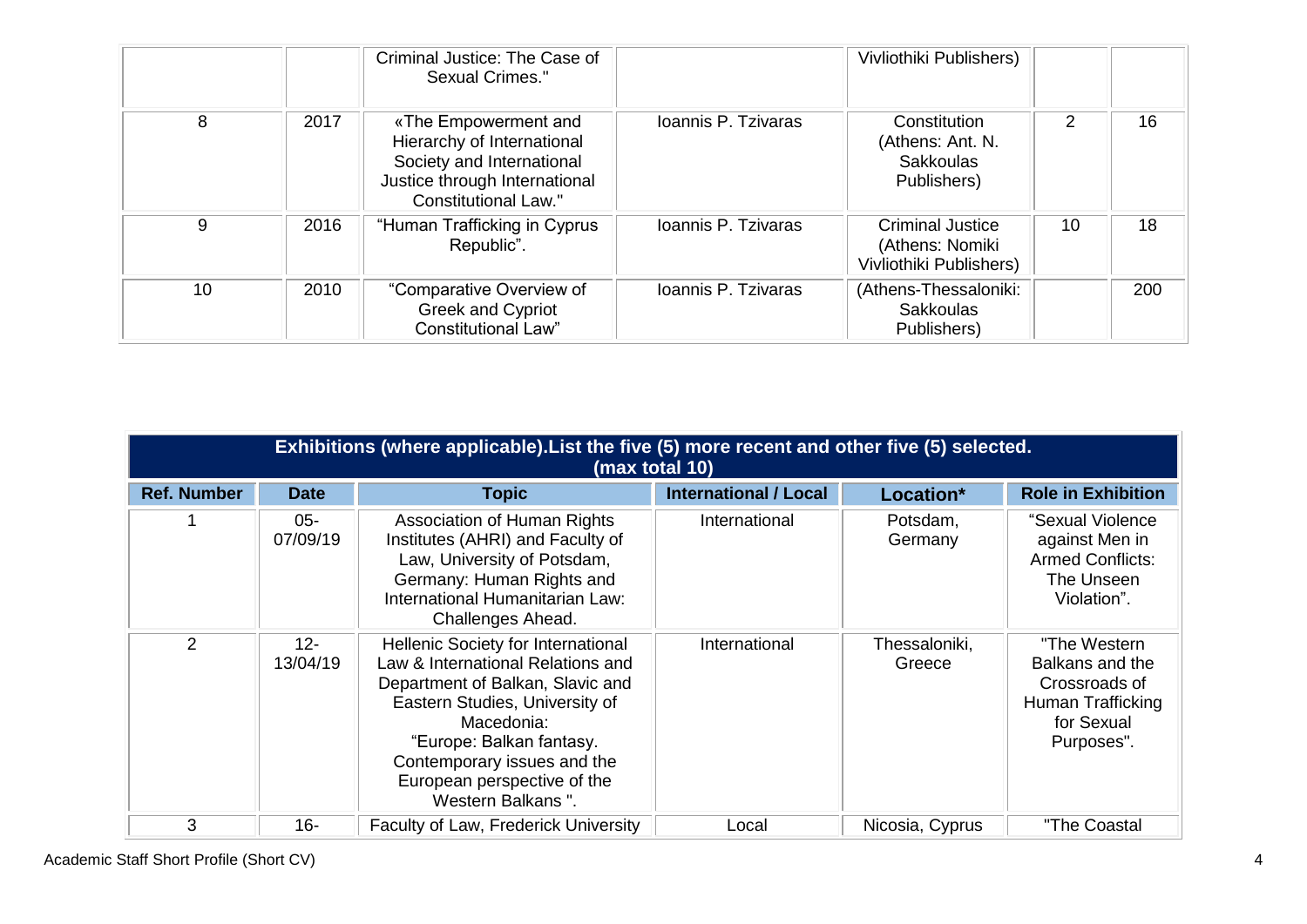|                | 17/05/19           | and Greek Center for International<br>and European Economic Law:<br>"Establishing the European Area of<br>Justice: The Protection of<br><b>Fundamental Rights-Justice</b><br>Program".                                                                                                                                         |               |                        | <b>State's Jurisdiction</b><br>over the Control of<br><b>Suspected Vessels</b><br>for Human<br>Trafficking.<br>International and<br>European<br>Perspectives". |
|----------------|--------------------|--------------------------------------------------------------------------------------------------------------------------------------------------------------------------------------------------------------------------------------------------------------------------------------------------------------------------------|---------------|------------------------|----------------------------------------------------------------------------------------------------------------------------------------------------------------|
| 4              | $10 -$<br>11/01/19 | Hellenic Society of Criminology:<br>"Crime Prevention".                                                                                                                                                                                                                                                                        | International | Athens, Greece         | "The Prevention of<br>Crime and the<br>Development of<br><b>Anti-Criminal Policy</b><br>in the Context of<br>International<br>Criminal Law."                   |
| 5              | $20 -$<br>22/12/18 | Hellenic Society for International<br>Law & International Relations:<br>"Human Rights: From Obligation to<br>Claim. 70 years since the Universal<br>Declaration of Human Rights."                                                                                                                                              | International | Athens, Greece         | "Protecting Sexual<br>Dignity: From<br>Universal<br>Declaration of<br>Human Rights to<br>the Modern United<br>Nations System."                                 |
| 6              | $06 -$<br>10/11/18 | <b>United Nations Geneva Peace</b><br>Week, Genève:<br>"How New Technologies Innovation<br>and Key Strategies can Pave the<br>Way for Sustainable Peace-<br>Building. Promoting the Co-<br>operation among Local International<br><b>Actors and Governments"</b><br>Hellenic Institute on the United<br><b>Nations Affairs</b> | International | Genève,<br>Switzerland | "The Nexus<br><b>Between Peacetech</b><br>and Peace-<br><b>Building: New</b><br>Technologies for<br><b>Conflict Prevention</b><br>and Violence".               |
| $\overline{7}$ | 09-<br>11/11/17    | <b>United Nations Geneva Peace</b><br>Week, Genève:<br>"Prioritizing Urban Safety in a Multi-<br><b>Conflict World"</b><br>Hellenic Institute on the United<br><b>Nations Affairs</b>                                                                                                                                          | International | Genève,<br>Switzerland | "Human Trafficking<br>and Human Rights<br>Limits in Post-<br>Palermo Fiction:<br>Challenges for<br>Urban Safety".                                              |
| 8              | 06/10/18           | <b>Cyprus Association of Criminology</b>                                                                                                                                                                                                                                                                                       | Local         | Nicosia, Cyprus        | "The                                                                                                                                                           |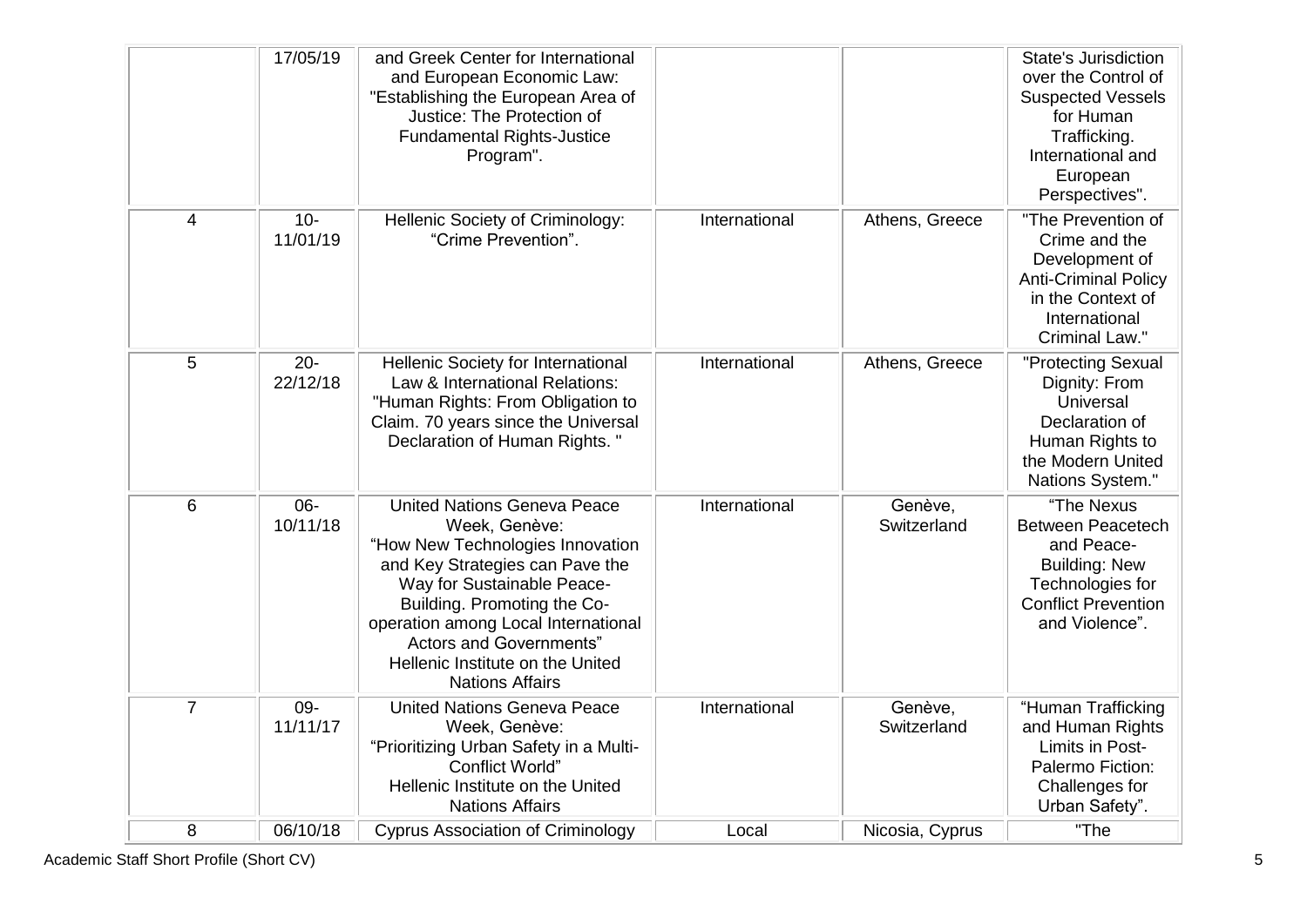|    |                    | and Faculty of Law, University of<br>Cyprus:<br>"Applied Criminology and Criminal<br>Justice in the 21st Century". |               |                                  | Internationalization<br>of Sexual Violence.<br>Recent<br>Developments in<br>the Field of<br>International<br>Criminal Justice". |
|----|--------------------|--------------------------------------------------------------------------------------------------------------------|---------------|----------------------------------|---------------------------------------------------------------------------------------------------------------------------------|
| 9  | $13 -$<br>14/01/17 | Hellenic Society of Criminology:<br>"Violent Crime in 21 <sup>st</sup> Century".                                   | International | Athens, Greece                   | "Aspects of<br>Secondary<br>Victimization in<br>International<br><b>Criminal Justice:</b><br>The Case of Sexual<br>Crimes".     |
| 10 | $20 -$<br>25/05/12 | World Society of Victimology:<br>14 <sup>th</sup> Symposium of Victimology.                                        | International | The Hague,<br><b>Netherlands</b> | "The Profile of the<br>Sexual Criminal by<br>the Perspective of<br>International<br>Criminal Law and<br>Criminology".           |

\**Specify venue, geographic location etc*

|                       | Research Projects. List the five (5) more recent and other five (5) selected<br>(max total 10) |                                                                                                                                                                                                                                          |                  |                      |  |  |  |  |
|-----------------------|------------------------------------------------------------------------------------------------|------------------------------------------------------------------------------------------------------------------------------------------------------------------------------------------------------------------------------------------|------------------|----------------------|--|--|--|--|
| Ref.<br><b>Number</b> | <b>Date</b>                                                                                    | <b>Title</b>                                                                                                                                                                                                                             | <b>Funded by</b> | <b>Project Role*</b> |  |  |  |  |
|                       | 27/02/20-<br>now                                                                               | Panteion University of Social and Political<br>Sciences, Faculty of Sociology, Department<br>of Criminology<br><b>Postdoctoral Research:</b><br>"The Protection of Victims and Witnesses in<br>International Criminal Law and Procedure" | No Funding       | Researcher           |  |  |  |  |
| 2                     | 14/10/18-<br>31/08/19                                                                          | University of Peloponnese, Department of<br><b>Political Science and International Relations</b><br>Postdoctoral Research:<br>"General Principles and the Evolution of<br>International Criminal Law."                                   | No Funding       | Researcher           |  |  |  |  |
| 3                     | $31/10/17$ -                                                                                   | Democritus University of Thrace, Faculty of                                                                                                                                                                                              | No Funding       | Researcher           |  |  |  |  |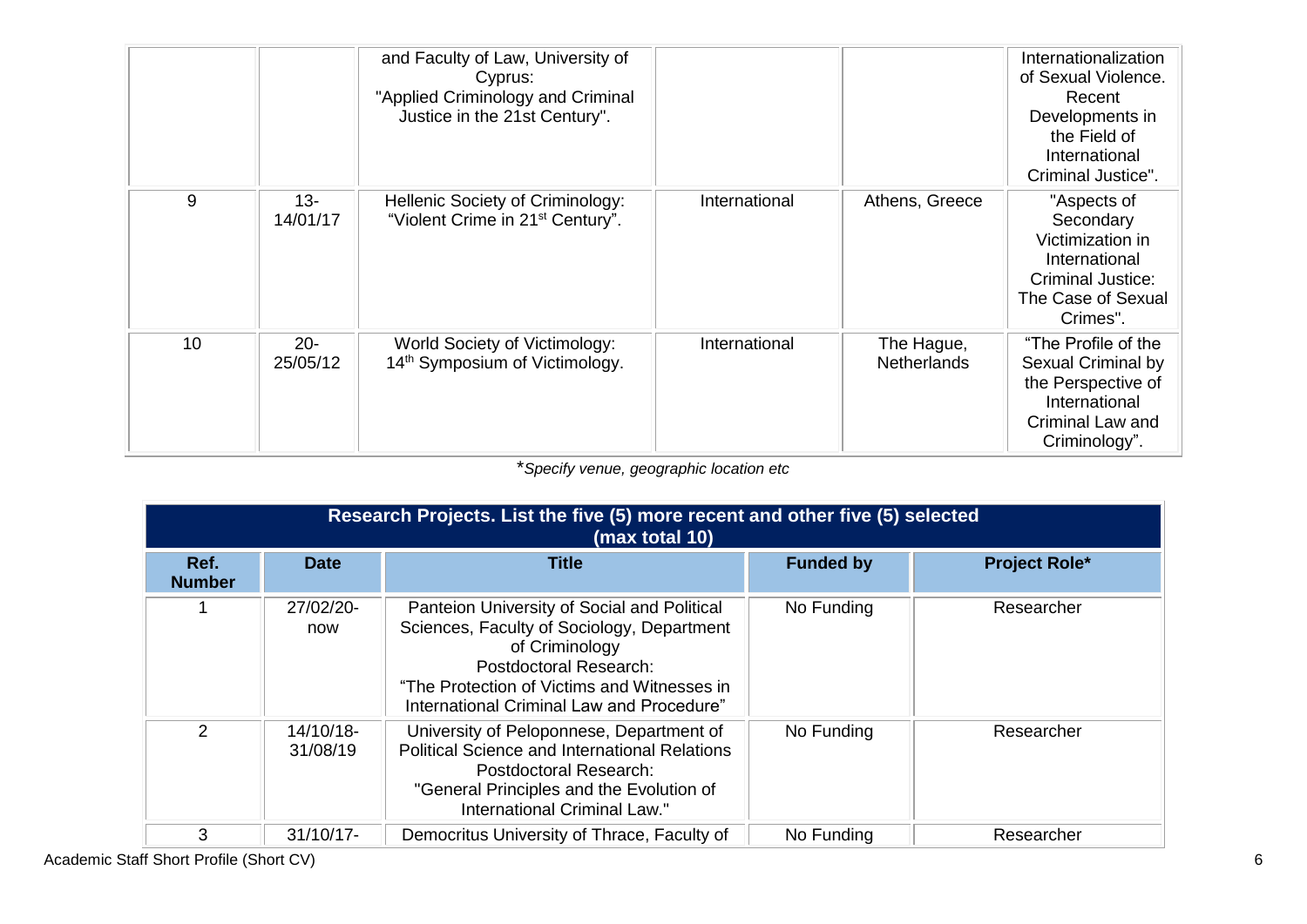|    | now | Law, Krateros Ioannou Institute for<br>International Law and International Relations<br>Research:<br>"International Law and International<br>Relations" |  |
|----|-----|---------------------------------------------------------------------------------------------------------------------------------------------------------|--|
| 4  |     |                                                                                                                                                         |  |
| 5  |     |                                                                                                                                                         |  |
| 6  |     |                                                                                                                                                         |  |
| ⇁  |     |                                                                                                                                                         |  |
| 8  |     |                                                                                                                                                         |  |
| 9  |     |                                                                                                                                                         |  |
| 10 |     |                                                                                                                                                         |  |

*\*Project Role: i.e. Scientific/Project Coordinator, Research Team Member, Researcher, Assistant Researcher, other*

| <b>Consulting Services and/or Participation in Councils / Boards/ Editorial Committees.</b><br>List the five (5) more recent |               |                                                                                                          |                                     |                                                                                                                                                |  |  |
|------------------------------------------------------------------------------------------------------------------------------|---------------|----------------------------------------------------------------------------------------------------------|-------------------------------------|------------------------------------------------------------------------------------------------------------------------------------------------|--|--|
| <b>Ref. Number</b>                                                                                                           | <b>Period</b> | <b>Organization</b>                                                                                      | <b>Title of Position or Service</b> | <b>Key Activities</b>                                                                                                                          |  |  |
|                                                                                                                              | 14/05/20-now  | European<br>Union $-$<br>European<br>Commission                                                          | <b>EU Expert</b>                    | <b>EU Expert</b>                                                                                                                               |  |  |
| 2                                                                                                                            | 19/12/19-now  | <b>Greek Ministry</b><br>of Interior,<br><b>Hellenic</b><br>Foundation for<br>Research and<br>Innovation | <b>National Expert</b>              | <b>National Expert</b>                                                                                                                         |  |  |
| 3                                                                                                                            | 13/10/17-now  | <b>Hellenic</b><br>Firefighting<br>Academy                                                               | Member of the Exams Committee       | Preparing Exams for the<br><b>Competitions of the Fire Brigade</b><br>and the Fire Academy in the field of<br>"Constitutional and Public Law". |  |  |
| 4                                                                                                                            |               |                                                                                                          |                                     |                                                                                                                                                |  |  |
| 5                                                                                                                            |               |                                                                                                          |                                     |                                                                                                                                                |  |  |